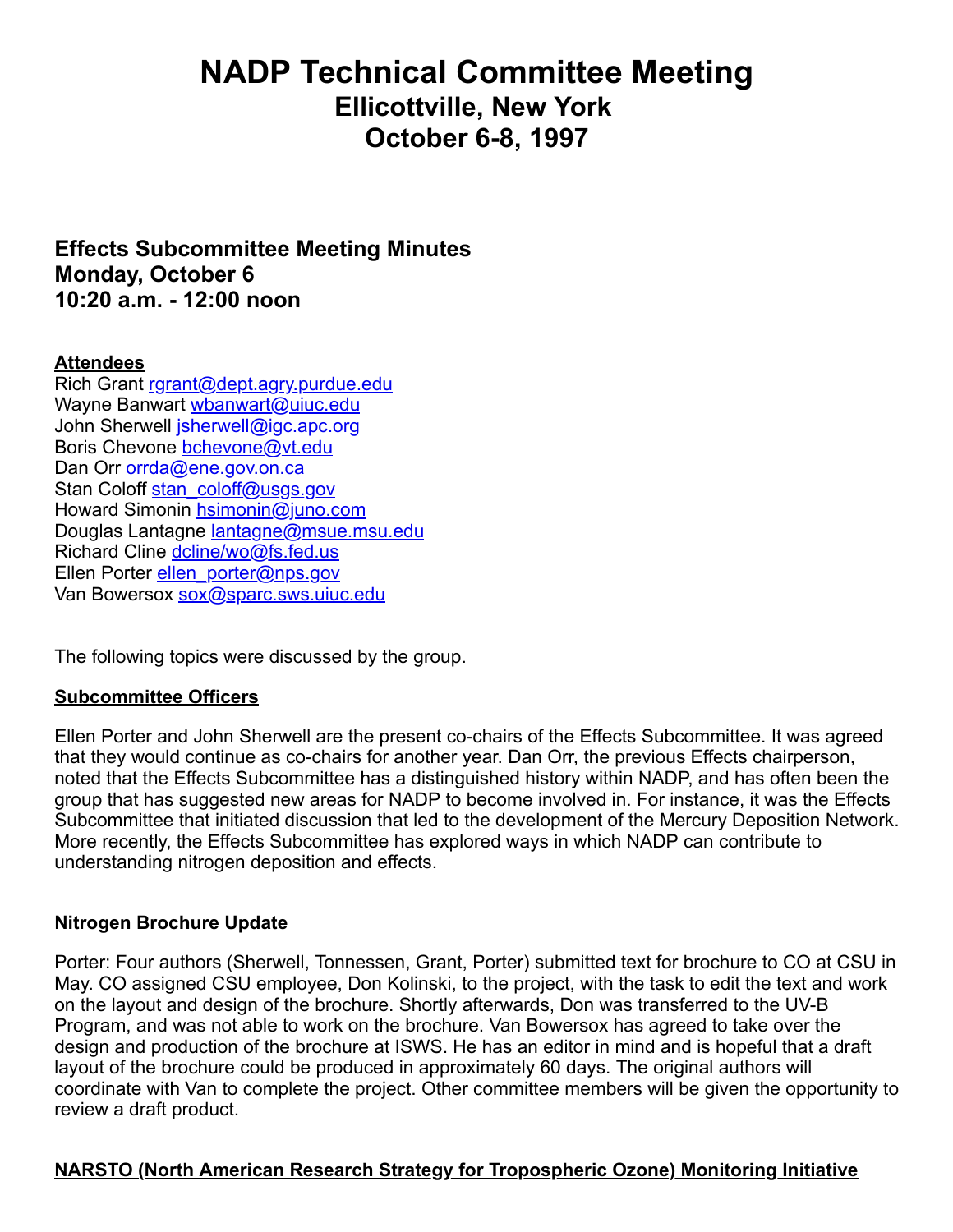Dick Cline attended a NARSTO meeting in September, at which time NARSTO discussed EPA's initiative for a 300+ site monitoring network for fine particulates. EPA has approached NARSTO to implement the network. Cline received the impression that some of the network sites  $($   $\sim$  100) may be in rural areas and suggested to Dan Albritton and Jake Hales that if the sites were collocated with NADP sites, both NARSTO and NADP might benefit. The fine particle samplers would collect aerosol data that could potentially complement NADP data.

Discussion by subcommittee members raised several concerns. First, any collaboration with NARSTO should in no way compromise NADP operations or data quality. Second, it is unclear what the objectives of the NARSTO network are. Third, EPA has demonstrated in the past an inability to fund long-term projects; if this program is of short duration, it will probably be of limited value to NADP.

An ad hoc committee was formed, with John Sherwell, Dick Cline, Van Bowersox, and Dan Orr as members, to contact NARSTO (Hales and Albritton) and determine 1) what is the objective of the NARSTO program, and 2) would it benefit NADP to coordinate with the NARSTO program.

## **NADP and Urban Monitoring**

The subcommittee, as requested by the full technical committee, addressed the issue of NADP monitoring at urban sites. The subject is timely because NADP has received a request to add a site classified as "urban." The discussion acknowledged that urban monitoring would provide interesting data, but was not consistent with the original objectives of NADP. All agreed that, if urban sites are added, data management should be performed so that the NADP database is in no way compromised. To ensure this, urban sites could comprise a separate subnetwork, with data managed separately. In addition, new sites should meet standard NADP criteria, such as having a long-term commitment to the program (i.e., at least 5 years). The subcommittee recognized that some existing NADP sites may already be "urban-influenced" because of development that has occurred since site installation, and suggested that it may be useful to re-examine existing site specifications to determine if such changes have occurred. However, members agreed that if existing site specifications are reexamined, it should be with a specific purpose in mind, e.g., looking at changes in data over time.

## **Program Review**

The subcommittee, as requested by the full technical committee, addressed the issue of the upcoming program review. The subcommittee recognized that more specific directions from Jack Barnes were needed to plan the review. It was noted that the recent NRSP-3 proposal contains quite a bit of material (including ideas for future directions of NADP) that could be used by the reviewers.

**Effects Subcommittee Meeting Minutes Tuesday, October 7 10:00 a.m. - 12:00 noon**

**Attendees**

John Sherwell [jsherwell@igc.apc.org](mailto:jsherwell@igc.apc.org) Boris Chevone bchevone@yt.edu Douglas Lantagne [lantagne@msue.msu.edu](mailto:lantagne@msue.msu.edu) Richard Cline [dcline/wo@fs.fed.us](mailto:dcline/wo@fs.fed.us) Ellen Porter [ellen\\_porter@nps.gov](mailto:ellen_porter@nps.gov)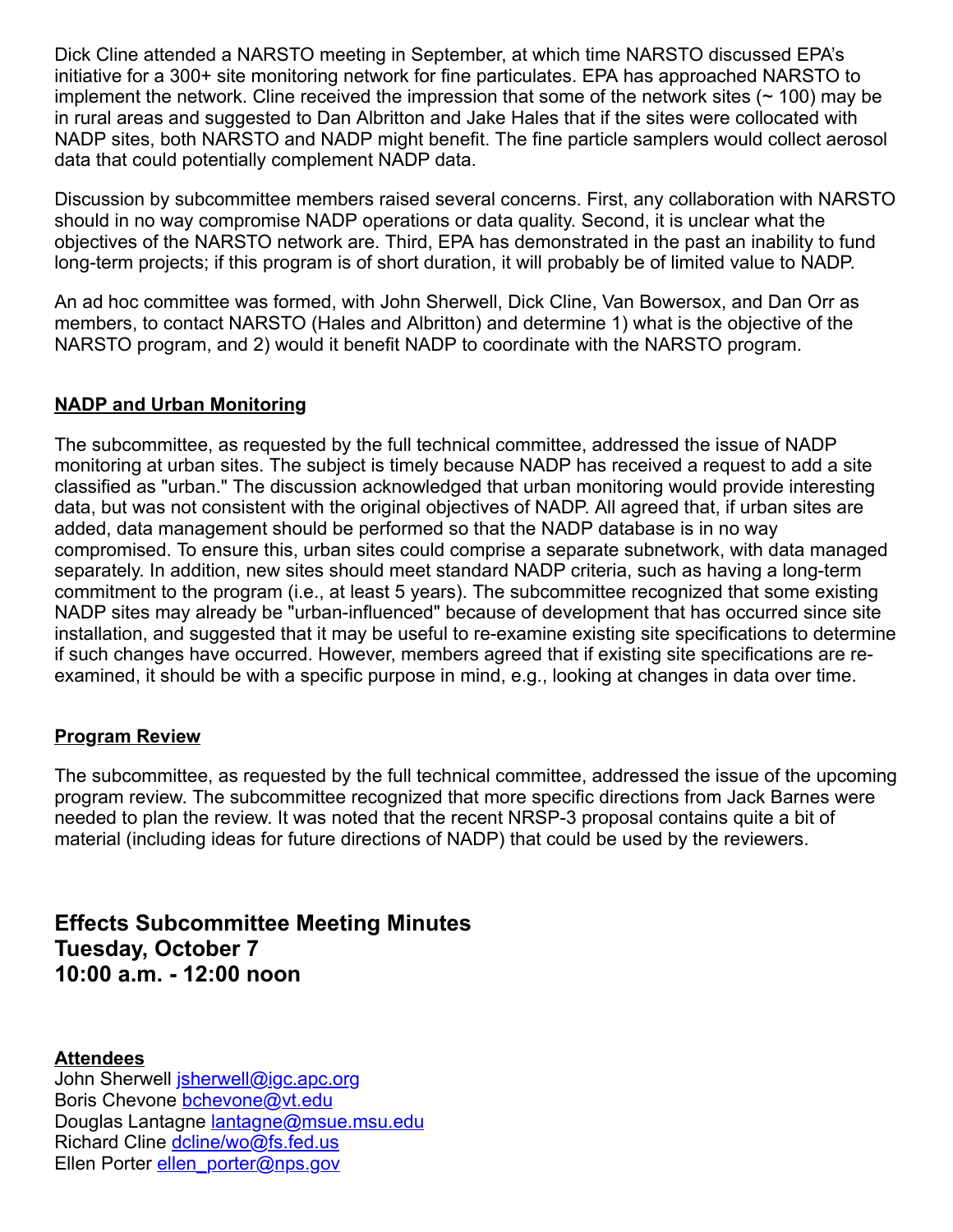Gary Lear [lear.gary@epamail.epa.gov](mailto:lear.gary@epamail.epa.gov) Dennis Lamb Ino@psu.edu Michael Uhart [michael.uhart@noaa.gov](mailto:michael.uhart@noaa.gov) W.H. (Bill) Brown [bbrown@agctr.lsu.edu](mailto:bbrown@agctr.lsu.edu)

The following topics were discussed by the group.

#### **NARSTO Initiative**

After the Subcommittee meeting of October 6, John Sherwell contacted a colleague at EPA to obtain more information about the NARSTO initiative (see Oct. 6 Subcommittee minutes). He was told that EPA would like to deploy approximately 110 fine particle samplers at regional sites. Porter noted that this was most likely part of EPA's plan to place fine particle samplers in all Federal Class I areas to support EPA's recently proposed regional haze regulations. At present, approximately 40 (out of 158) Class I areas monitor fine particles as part of the IMPROVE (Interagency Monitoring of Protected Visual Environments) Program. Because of the national goal to improve visibility in all Federal Class I areas, the EPA needs to place samplers in the remaining Class I areas. Some of the areas receiving fine particle samplers may be NADP sites, and the two data sets may complement each other. An ad hoc committee (see Oct. 6 minutes) will explore the potential for cooperation with NARSTO.

### **New Directions for the Effects Subcommittee**

As reported on October 6, the nitrogen brochure will be completed at the new CO. After some discussion, it was agreed that the brochure should be written for a general non-technical audience, with references to technical publications for those seeking more information. It was recognized that the brochure would be a valuable outreach tool for funding agencies and sponsors, supporters and potential supporters of NADP, as well as potential users of NADP data.

The Subcommittee recommended that the brochure be designed so that its format was easily recognizable as an NADP product, with a prominent NADP logo, and logos of sponsors on the cover. The design would serve as a format for future brochures and outreach materials, and would have a standard referencing format (e.g., Technical Bulletin No. 3,456). The brochure should also be written in a web-compatible format, and should be posted on the NADP website.

Ideas were then solicited for future brochures or other materials relevant to Effects. Several potential topics were discussed, including the importance of long-term monitoring programs, and the Mercury Deposition Network. Gary Lear noted that EPA has a similar need to promote long-term monitoring networks (e.g., CASTNET), and suggested that EPA may have funds to produce a brochure jointly with NADP. Gary Lear, Doug Lantagne, and John Sherwell will coordinate on the brochure, and will discuss with Mark Nilles the recent CENR document that discusses the importance of long-term monitoring efforts.

It was also suggested that a brochure be developed on the MDN, to disseminate information on the relatively new network. The brochure would be similar to the existing tri-fold brochure on NADP. The subcommittee suggested Steve Vermette as a possible lead person for the brochure, and Ellen Porter offered to approach Steve on the matter. (Note: When approached, Steve agreed to take the lead.)

Other topics for future projects included the value of NADP to educators and students.

The Subcommittee then discussed the possibility of organizing a technical session on deposition at a major national scientific meeting such as the American Geophysical Union (AGU), the Ecological Society of America, and the Air and Waste Management Association. The AGU was recognized as a good venue for deposition topics, reaching a large, broad-based audience. Gary Lear and Ellen Porter